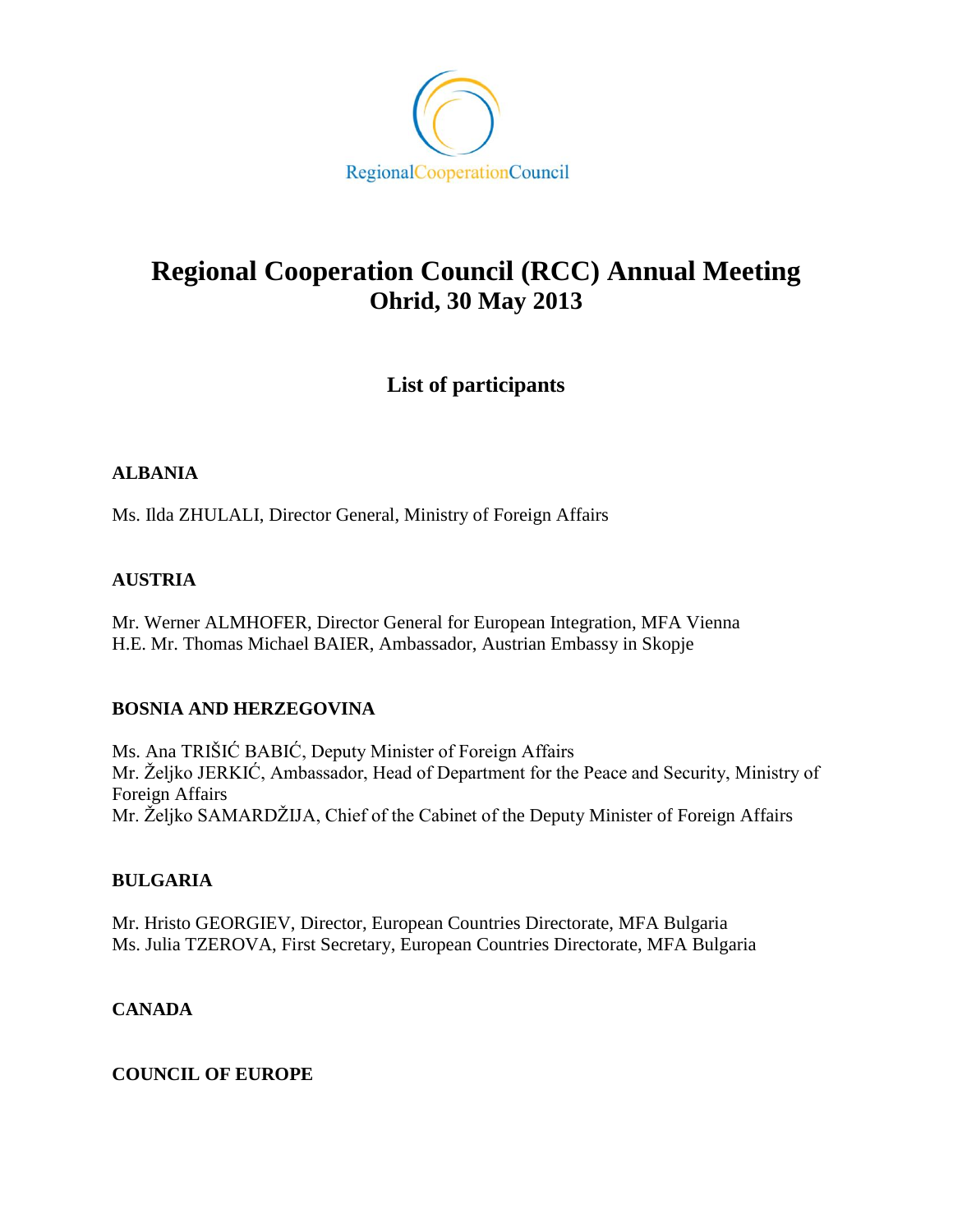Ms. Verena TAYLOR, Director, Office of the Directorate General of Programmes

# **COUNCIL OF EUROPE DEVELOPMENT BANK**

#### **CROATIA**

Mr. Nebojša KOHAROVIĆ, Assistant Minister, MFA Croatia Mr. Davor VIDIŠ, Director of Directorate for SEE Countries, MFA Croatia Ms. Tea KARAMAN, Head of Department for the Regional Initiatives and CBC

#### **CZECH REPUBLIC**

Ms. Ivana HLAVSOVA, Director, South and South-East Europe Department, MFA

#### **DENMARK**

Ms. Rebecca Anna REICHHERZER, Secretary of the Danish Embassy in Vienna

#### **EUROPEAN BANK FOR RECONSTRUCTION AND DEVELOPMENT**

# **EUROPEAN INVESTMENT BANK**

#### **EUROPEAN UNION**

Mr. Kjartan BJÖRNSSON, Head of Regional Cooperation and Programmes Section, DG Enlargement, European Commission

Mr. Herbert PRIBITZER, European External Action Service

#### **FEDERAL REPUBLIC OF GERMANY**

Mr. Georg HAGL, Desk Officer, Ministry of Foreign Affairs

#### **FINLAND**

Ms. Katariina NIEMENMAA, Counsellor, RCC National Coordinator, Ministry of Foreign Affairs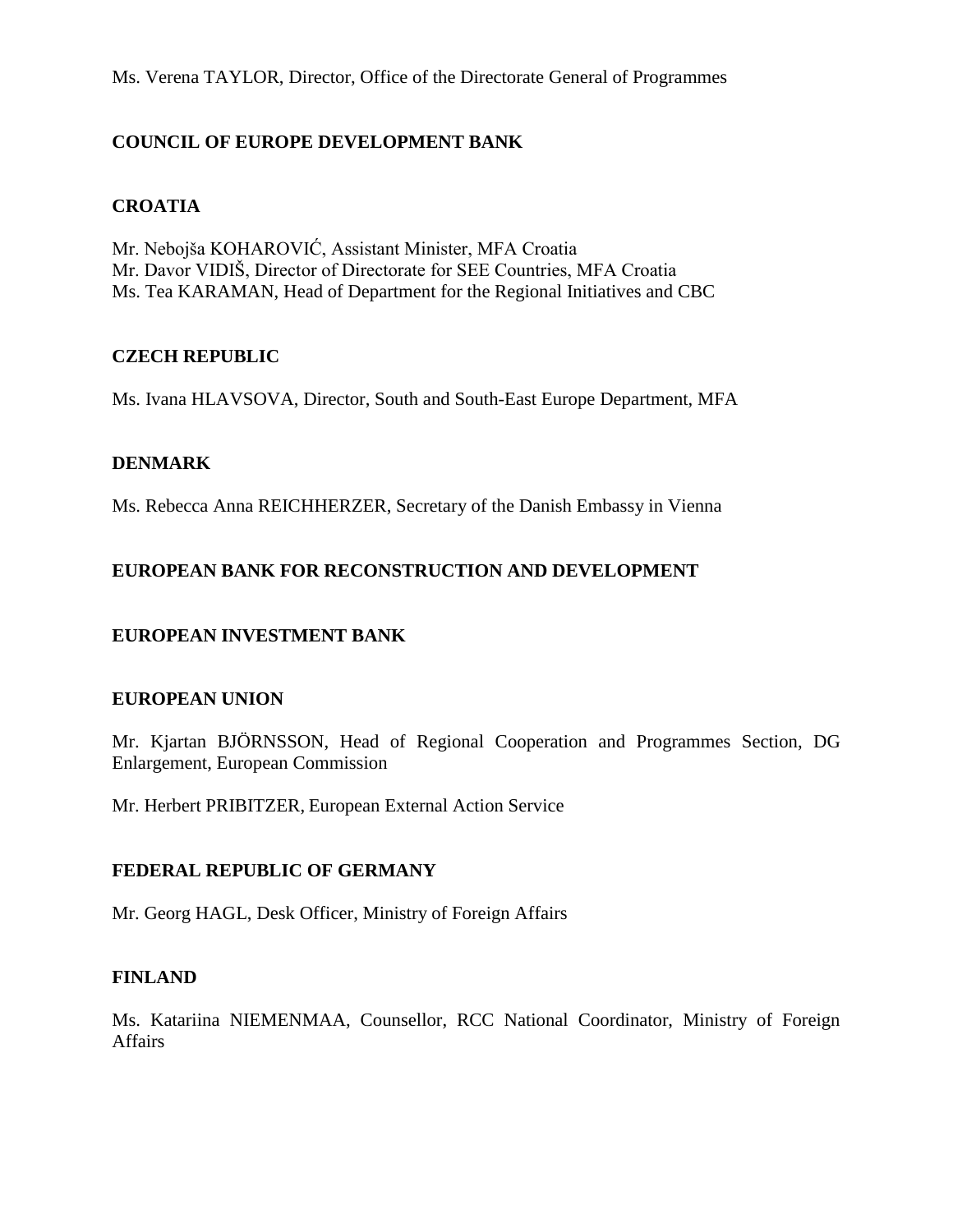# **FRANCE**

H.E. Ms. Laurence AUER, Ambassador, French Embassy in Skopje

#### **GREECE**

Mr. Dimitris ZOITOS, RCC National Coordinator, Ministry of Foreign Affairs

#### **HUNGARY**

H.E. Mr. József BENCZE, Ambassador, Hungarian Embassy in Skopje

Dr. Attila PINTÉR, Deputy Head of Mission, Hungarian Embassy in Skopje

# **INTERNATIONAL ORGANIZATION FOR MIGRATION**

#### **IRELAND**

H.E. Mr. Oliver GROGAN, Ambassador, Embassy of Ireland in Romania

# **ITALY**

H.E. Mr. Fabio CRISTIANI, Ambassador, Italian Embassy in Skopje

# **KOSOVO\***

H.E. Mr. Ylber HYSA, Ambassador, Embassy in Skopje

# **LATVIA**

Ms. Ieva LAPINA, Acting Head, South-Eastern Europe and EU Enlargement Division, European Department, Ministry of Foreign Affairs of Latvia

\*This designation is without prejudice to positions on status, and is in line with UNSCR 1244 and the ICJ Opinion on the Kosovo declaration of independence.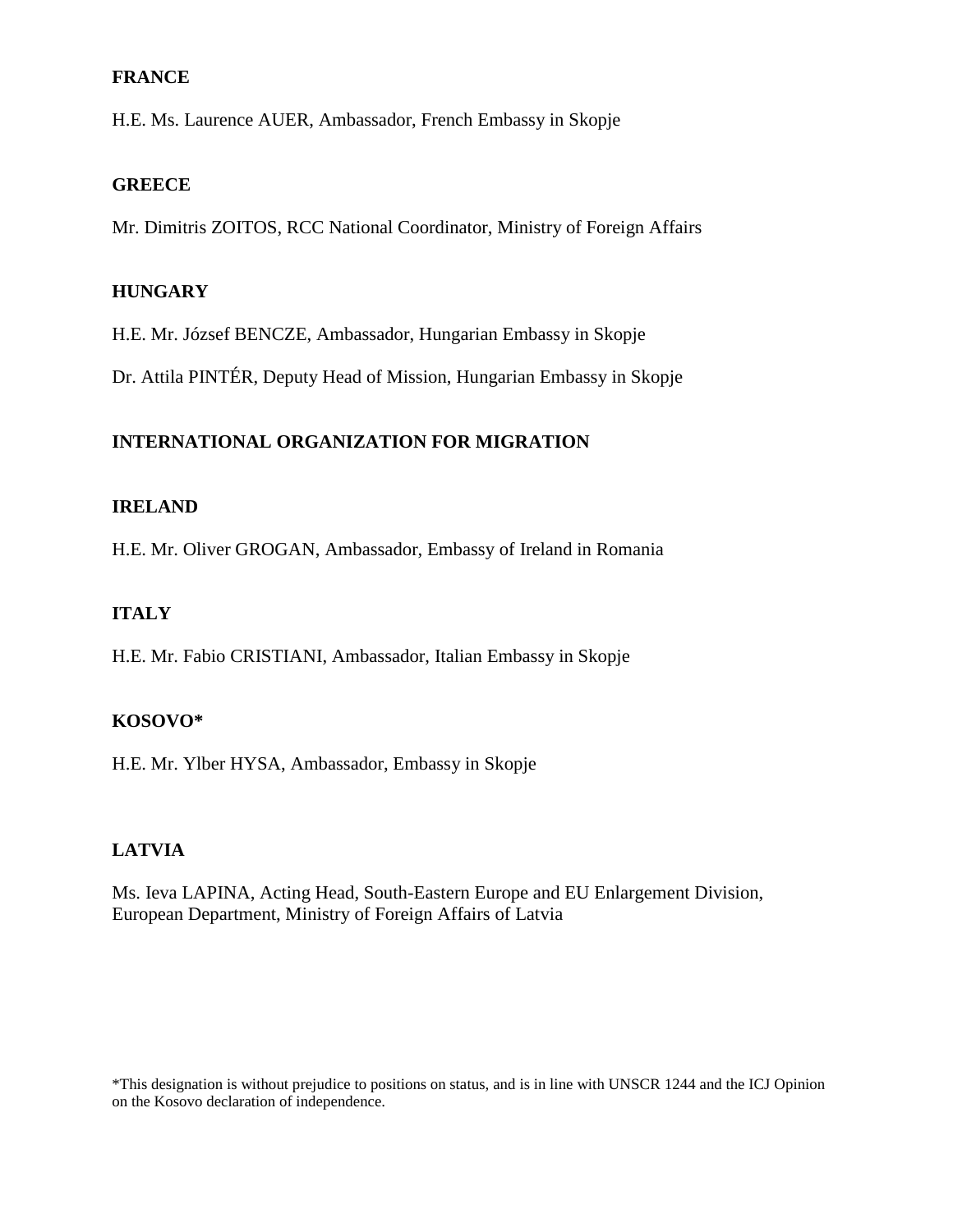# **MOLDOVA**

H.E. Mr. Alexandru PRIGORSKI, Ambassador, Embassy of Moldova in Bulgaria Mr. Andrian ROSHA, II Secretary, Embassy of Moldova in Bulgaria Mr. Alexei NISTREAN, Head of Regional Cooperation Division, General department for European Integration, Ministry of Foreign Affairs

#### **MONTENEGRO**

Mr. Damir GRBOVIĆ, General Director for Multilateral Affairs and Regional Cooperation, Ministry of Foreign Affairs

Ms. Borka MARINOVIĆ, 3<sup>rd</sup> Secretary, Sector for Multilateral Affairs and Regional Cooperation, Ministry of Foreign Affairs

# **NORTH ATLANTIC TREATY ORGANISATION**

# **NORWAY**

Mr. Kaare ELTERVAAG, Senior Adviser, Western Balkans Section, MFA Norway

# **ORGANISATION FOR ECONOMIC CO-OPERATION AND DEVELOPMENT**

# **ORGANIZATION FOR SECURITY AND CO-OPERATION IN EUROPE**

#### **POLAND**

Ms. Marta PRZENIOSŁO, Deputy Head of Mission, Embassy of Poland in Skopje

#### **ROMANIA**

Mr. Alexandru ENE, Director, MFA Romania Ms. Ioana BONDARENCU, Desk Officer for RCC and SEECP, MFA Romania

#### **SERBIA**

Ms. Vera MAVRIĆ, State Secretary of the Ministry of Foreign Affairs Mr. Pavle JANKOVIĆ, Head of Department for Regional Initiatives, MFA Ms. Nataša ÐORĐEVIĆ, First Secretary in the Department for Regional Initiatives, MFA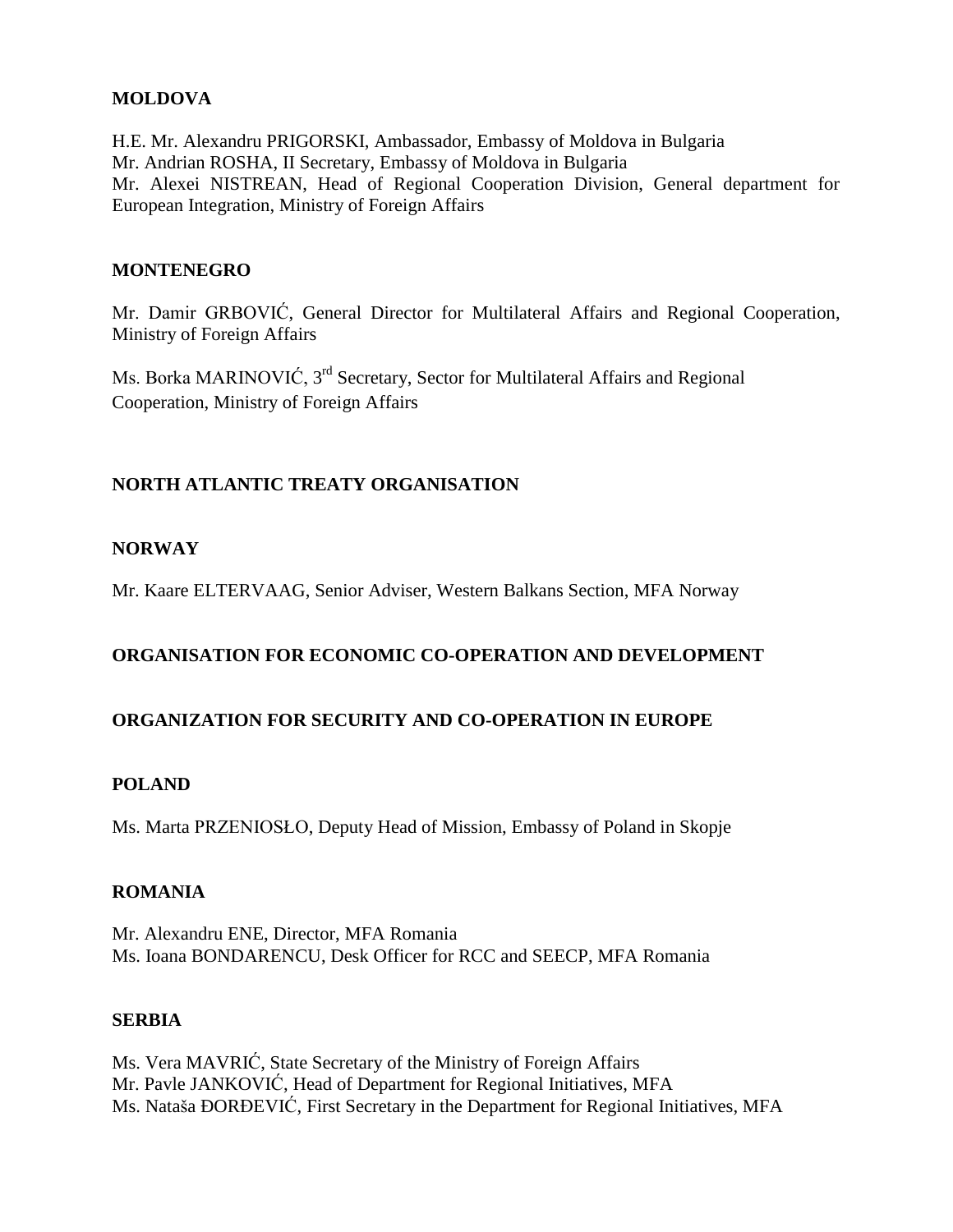# **SLOVAKIA**

Dr. Róbert KIRNAG, Chargé d'Affaires a.i., Embassy in Skopje

#### **SLOVENIA**

H.E. Mr. Branko RAKOVEC, Ambassador, Embassy of Slovenia in Skopje

Mr. Mitja MOČNIK, RCC National Coordinator, Ministry of Foreign Affairs

# **SOUTHEAST EUROPEAN CO-OPERATIVE INITIATIVE**

#### **SPAIN**

#### **SWEDEN**

Ms. Asa PEHRSON, Deputy Head of Mission, Embassy of Sweden in Skopje

#### **SWITZERLAND**

H.E. Mr. Stefano LAZZAROTTO, Ambassador, Swiss Embassy in Skopje

# **TURKEY**

Mr. Hakan OKÇAL, Director General for the Balkans and Central Europe, Ministry of Foreign Affairs Mr. Ilhan SAYGILI, Ministry of Foreign Affairs

#### **UNITED KINGDOM**

H.E. Mr. Christopher YVON, Ambassador, British Embassy in Skopje

# **UNITED NATIONS**

# **UNITED NATIONS ECONOMIC COMISSION FOR EUROPE**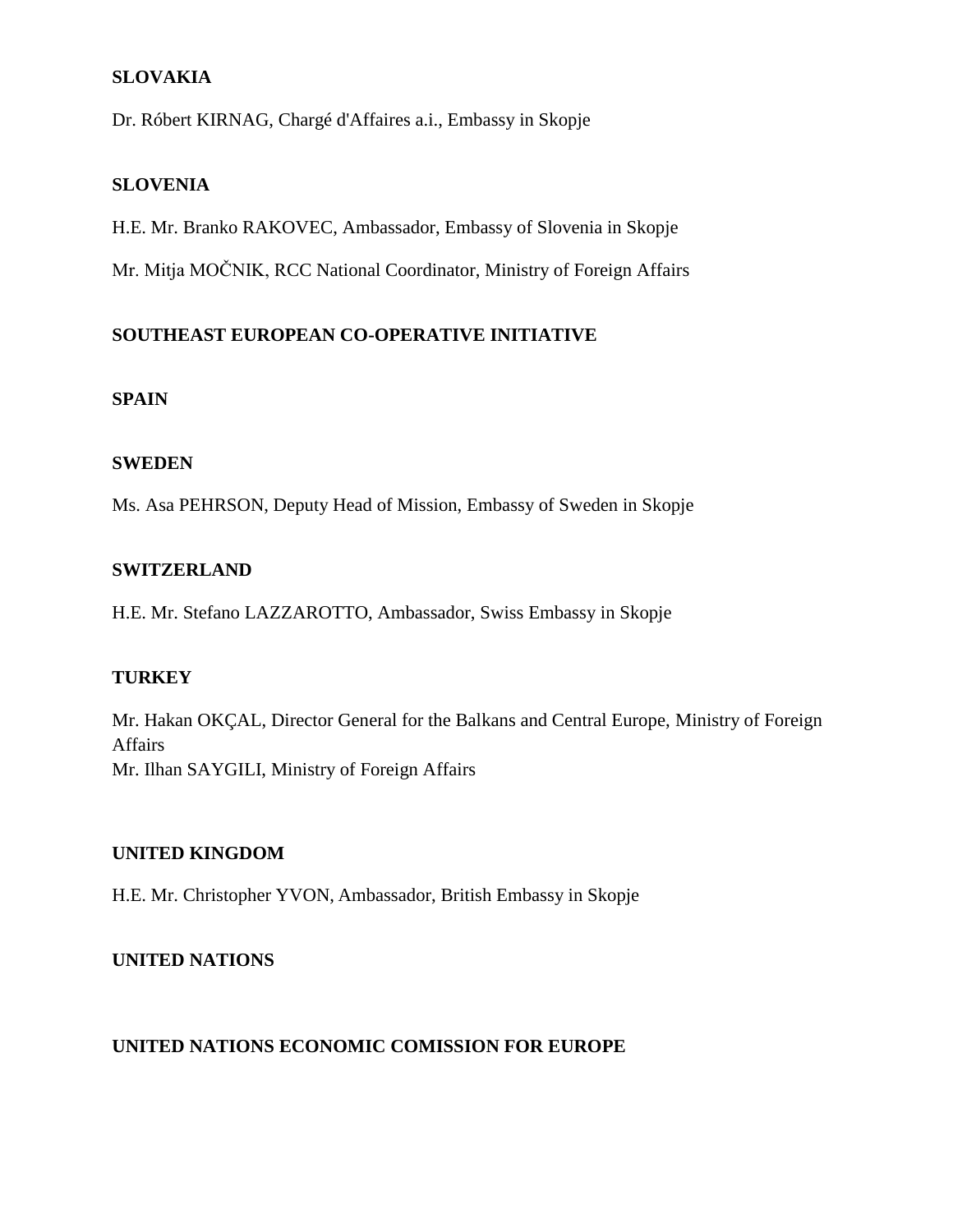# **UNITED NATIONS DEVELOPMENT PROGRAMME**

Mr. Yuri AFANASIEV, United Nations Resident Coordinator for Bosnia and Herzegovina

Mr. Alessandro FRACASSETTI, UNDP Skopje

# **UNITED STATES OF AMERICA**

Ms. Michele Siders, Political and Economic Chief of the US Embassy in Skopje

# **WORLD BANK**

# **REGIONAL COOPERATION COUNCIL (RCC) SECRETARIAT**

Mr. Goran SVILANOVIĆ, Secretary General of the RCC;

- Ms. Jelica MINIĆ, Head of Expert Pool;
- Mr. Jovan TEGOVSKI, Chief of Staff;
- Mr. Alexandru MURZAC, Head of Administrative Unit;
- Mr. Stanislav DASKALOV, Head of Liaison Office in Brussels;
- Ms. Dinka ŽIVALJ, Spokesperson/Head of Media Unit;
- Mr. Sanjin ARIFAGIĆ, Senior Expert on Economic and Social Development;
- Ms. Suzana IVANOVIĆ, Senior Expert on Justice and Home Affairs;
- Mr. Efrem RADEV, Senior Expert on Security Issues;
- Mr. Mladen DRAGAŠEVIĆ, Senior Expert on Building Human Capital;
- Ms. Gordana DEMŠER, Legal and Political Advisor
- Ms. Lidija TOPIĆ, Liaison Office Advisor
- Mr. Dorin VREMIS, Junior Political Advisor

# **SEECP C-i-O 2012-2013**

H.E. Mr. Nikola POPOSKI, Minister of Foreign Affairs

Ms. Biljana GLIGOROVA, Director for South-East Europe, Ministry of Foreign Affairs Ms. Gorica ATANASOVA GJOREVSKA, State Counselor for the Coordination at the Cabinet of the Minister

Mr. Jon IVANOVSKI, RCC National Coordinator, Ministry of Foreign Affairs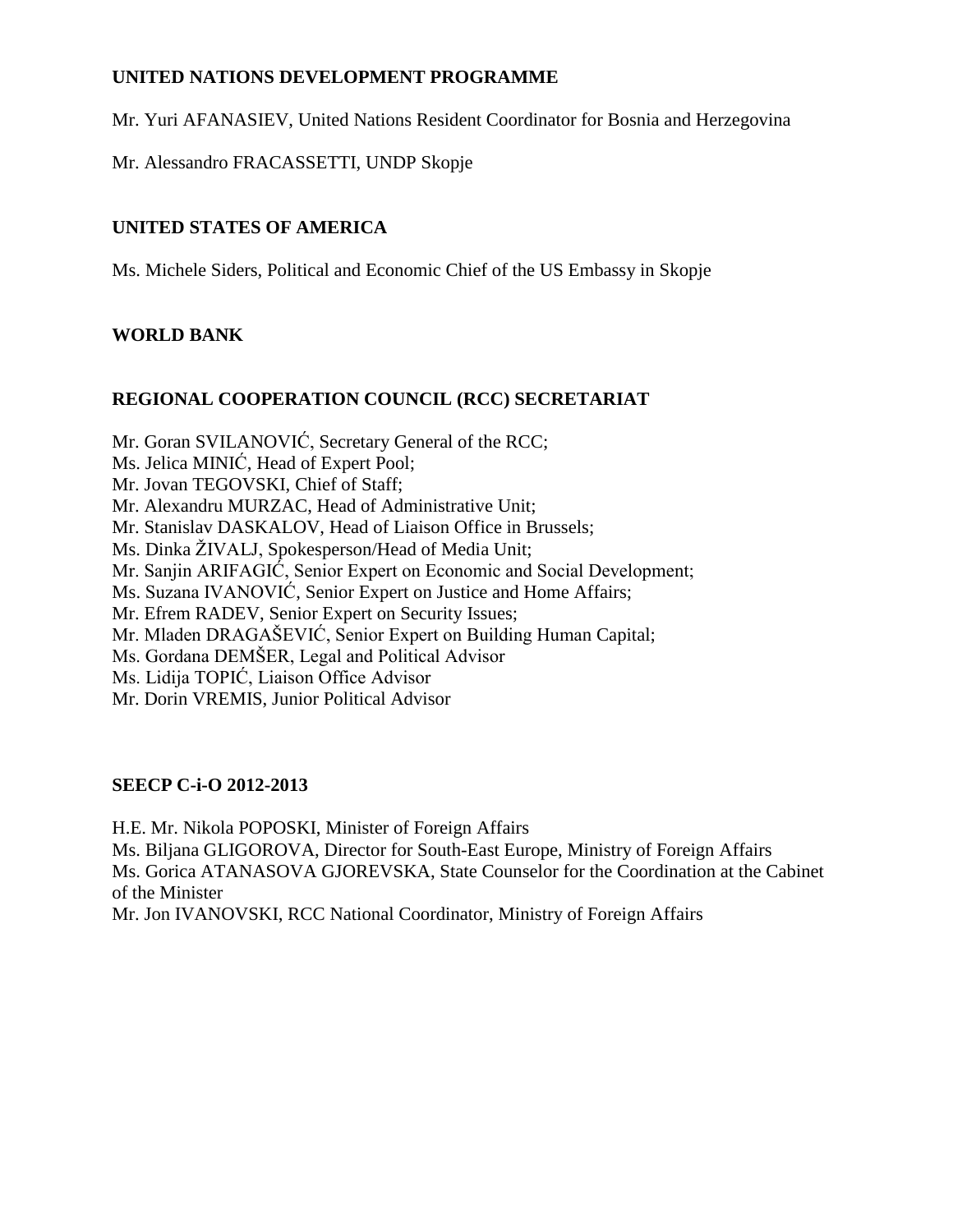#### **GUESTS:**

#### **ADRIATIC IONIAN INITIATIVE**

**BAC –** Business Advisory Council

**CEFTA –** Central European Free Trade Agreement

Ms. Renata VITEZ, Director

**CeGD –** Centre for eGovernance Development for South East Europe

#### **CENTRAL EUROPEAN INITIATIVE**

Mr. Zoran JOVANOVIĆ, Deputy Secretary General

**DPPI –** Disaster Preparedness and Prevention Initiative

**ECS -** Energy Community Secretariat

**eSEE –** Electronic South Eastern Europe Initiative

**MARRI –** Migration, Asylum and Refugee Regional Initiative

Mr. Trpe STOJANOVSKI, Director

**NALAS –** Network of Associations of Local Authorities of South East Europe

Mr. Kelmend ZAJAZI, Executive Director

#### **ORGANIZATION OF THE BLACK SEA ECONOMIC COOPERATION**